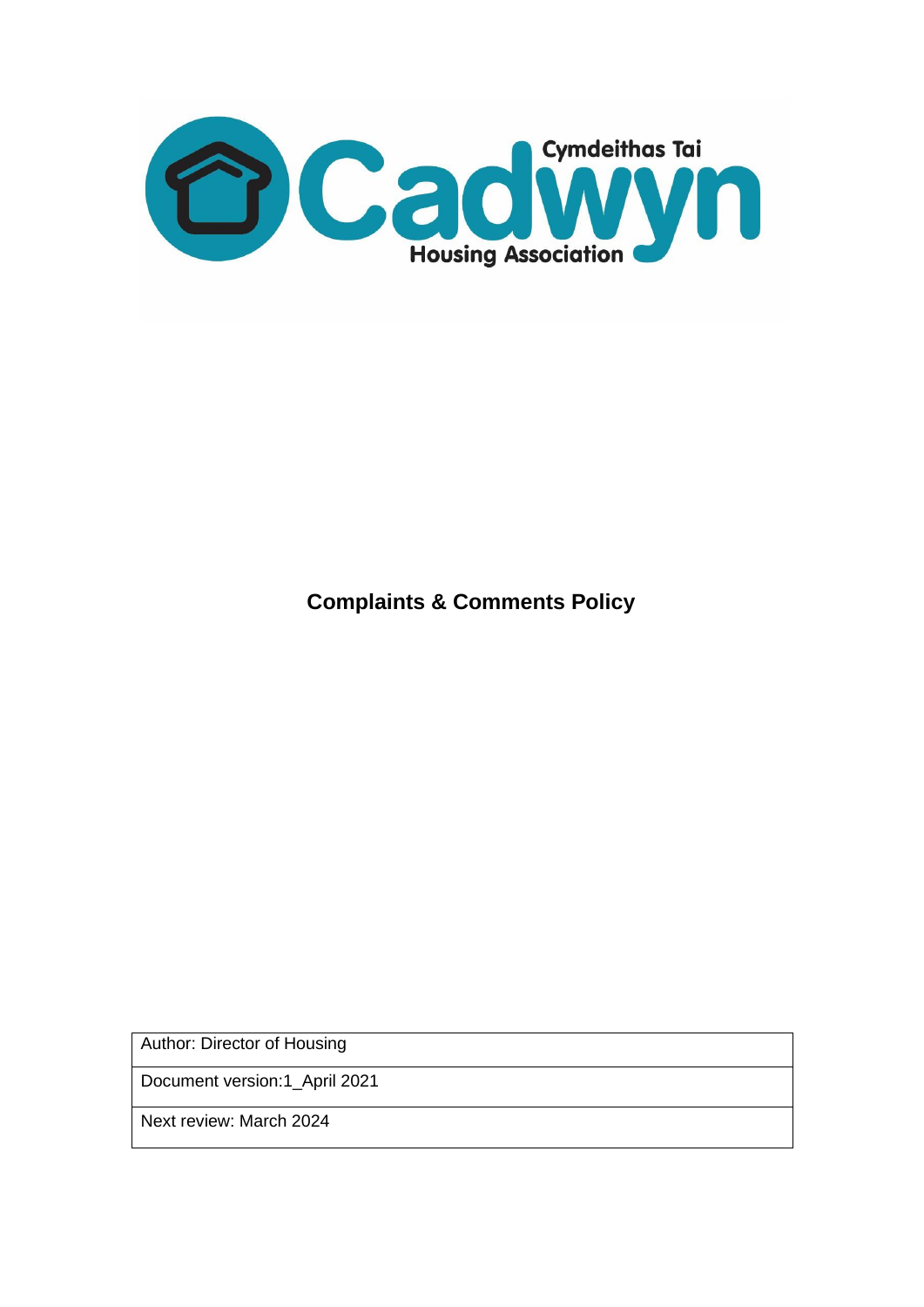

# **Complaints & Comments Policy**

Cadwyn is committed to dealing effectively with any concerns or complaints you may have about our services. We aim to clarify any issues you may be unsure about. If possible, we will put right any mistakes we may have made. We will provide any service you are entitled to which we have failed to deliver. If we do something wrong, we will apologise and, where possible, try to put things right for you. We aim to learn from our mistakes and use the information we gain from complaints to improve our services.

#### **What is a complaint?**

**A complaint is…** you telling us that you're unhappy about the standard of service you receive; it is about an action or lack of action; or it is about the behaviours or actions of a member of staff or board member.

A complaint will also require some form of response and is usually as a result of having reported an initial issue that hasn't been resolved in the first instance. One is reporting an incident, the other is complaining about the action taken/ not taken to resolve your incident.

For example, you wouldn't write a complaint about a repair that you were reporting for the first time or you wouldn't write a complaint to Cadwyn about anti-social behaviour that just happened. However, if Cadwyn still hadn't completed the repair within a certain promised timeframe or if you'd reported the anti-social behaviour issue twice before and you feel that this still wasn't addressed, then it would become a complaint.

### **Relationships**

Relationships are really important to us in Cadwyn. We work in a restorative way and always try to build on relationships to make them stronger and we strive to repair relationships where there may be some issues. In order to do this, we ask that you speak with us openly about your concerns, listen to the views of others and work with us to find solutions to the issue. Our complaints process will only help us learn if you help us to understand where things have gone wrong, and our relationships with others in dealing with complaints will help us avoid these issues happening again in future with you or other tenants.

#### **What you can expect from us**

We will do our very best to listen and support you throughout this process. Our company values of Fairness, Honesty, Kindness and Respect are really important to us, and we are committed to supporting you to feel heard and listened to in our response to your concerns. If you need any additional support, we will try and put you in touch with someone who can help such as advocacy services or other relevant support providers.

#### **What we expect from you**

In times of concern or distress, some people may act out of character. There may have been upsetting or distressing circumstances leading up to a concern or a complaint. We do not view behaviour as unacceptable just because someone is forceful or determined. We believe that all complainants have the right to be heard, understood and respected.

However, we also consider that our staff have the same rights. We therefore expect you to be polite and courteous in your dealings with us. We will not tolerate aggressive or abusive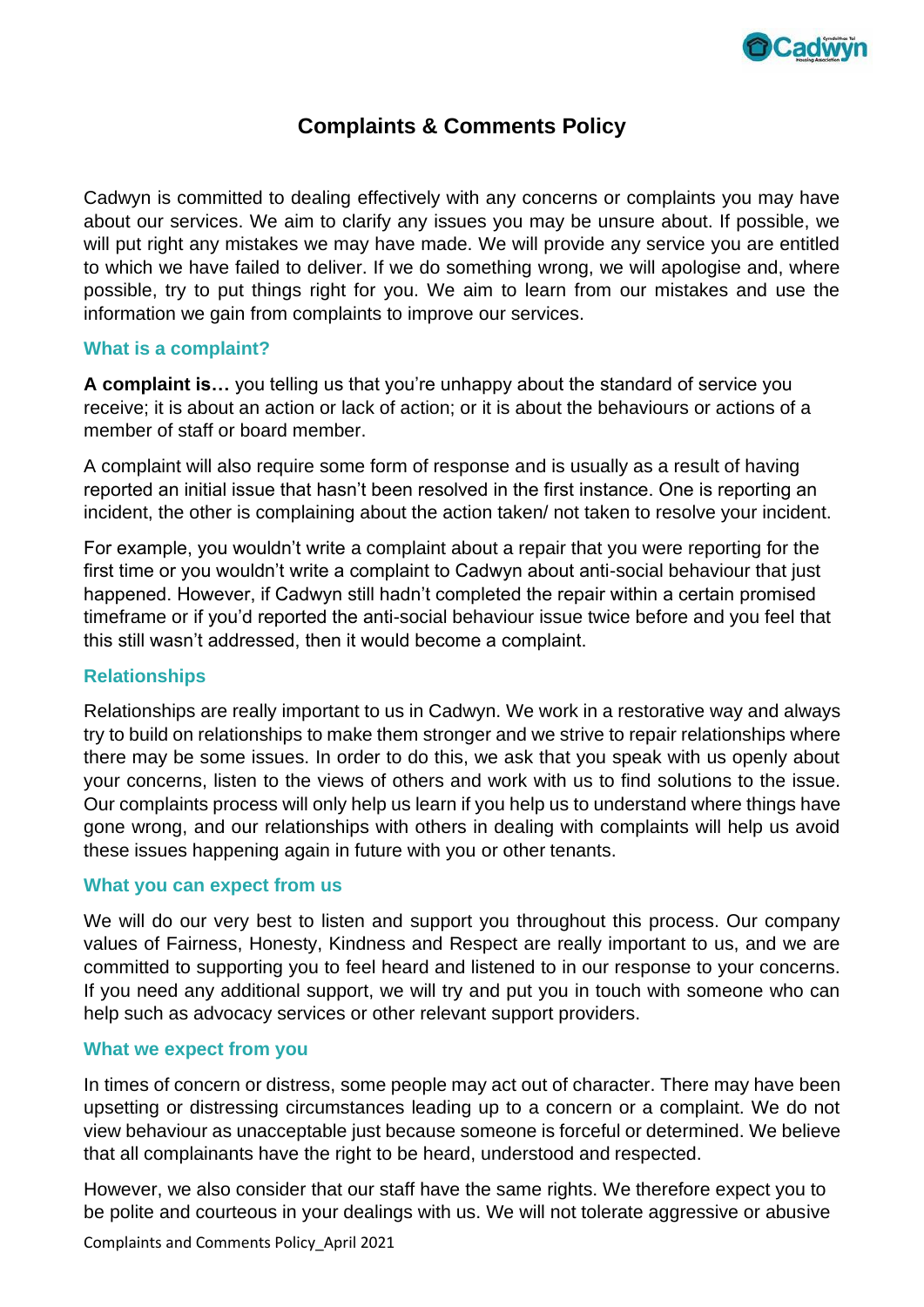

behaviour, unreasonable demands or unreasonable persistence. We have a separate policy to manage situations when we find that someone's actions are unacceptable.

#### **Informal Resolution**

In the first instance, we would like to work with you to quickly sort out any issues or concerns you have by talking together and finding a resolution. This would be done directly with the person or service you are unsure or unhappy about. If the issue isn't resolved to your satisfaction, we would then encourage you to make a formal complaint.

We understand that starting this initial informal process isn't always an easy task and some people may find this approach difficult, if so, please reach out to our customer services team who will support you.

The following pages explain the process and outline the policy detail.

### **Formal Complaints/ Comments Process: Basic Steps**

If you've been unable to resolve the issue informally, and would like to submit a formal complaint the following steps are then taken:

- 1/ Your complaint is submitted verbally to a member of Cadwyn staff/ in writing by post/ in writing by email
- 2/ The complaints officer records your complaint on a central database and will contact you to tell you that it has been received and logged and the complaints officer allocates the complaint to a relevant manager within 5 working days
- 3/ The relevant manager will then investigate the issue, this will usually start with a conversation with you so they are certain they've fully understood your complaint
- 4/ The relevant manager will write to you (within 20 working days) to inform you of their findings and how they came to those conclusions. If we have made a mistake, we will always apologise for it
- 5/ We will work with you to put things right
- 6 If you are still unhappy, you can appeal within Cadwyn up to Board level and we will work hard to find a resolution
- 7/ If you are still unhappy, you have the right to appeal or to complain to the Ombudsman
- 8/ Inevitably, in most complaints there will be lessons that we can learn within Cadwyn and we are committed to identifying these, training teams and avoiding the same things happening in future.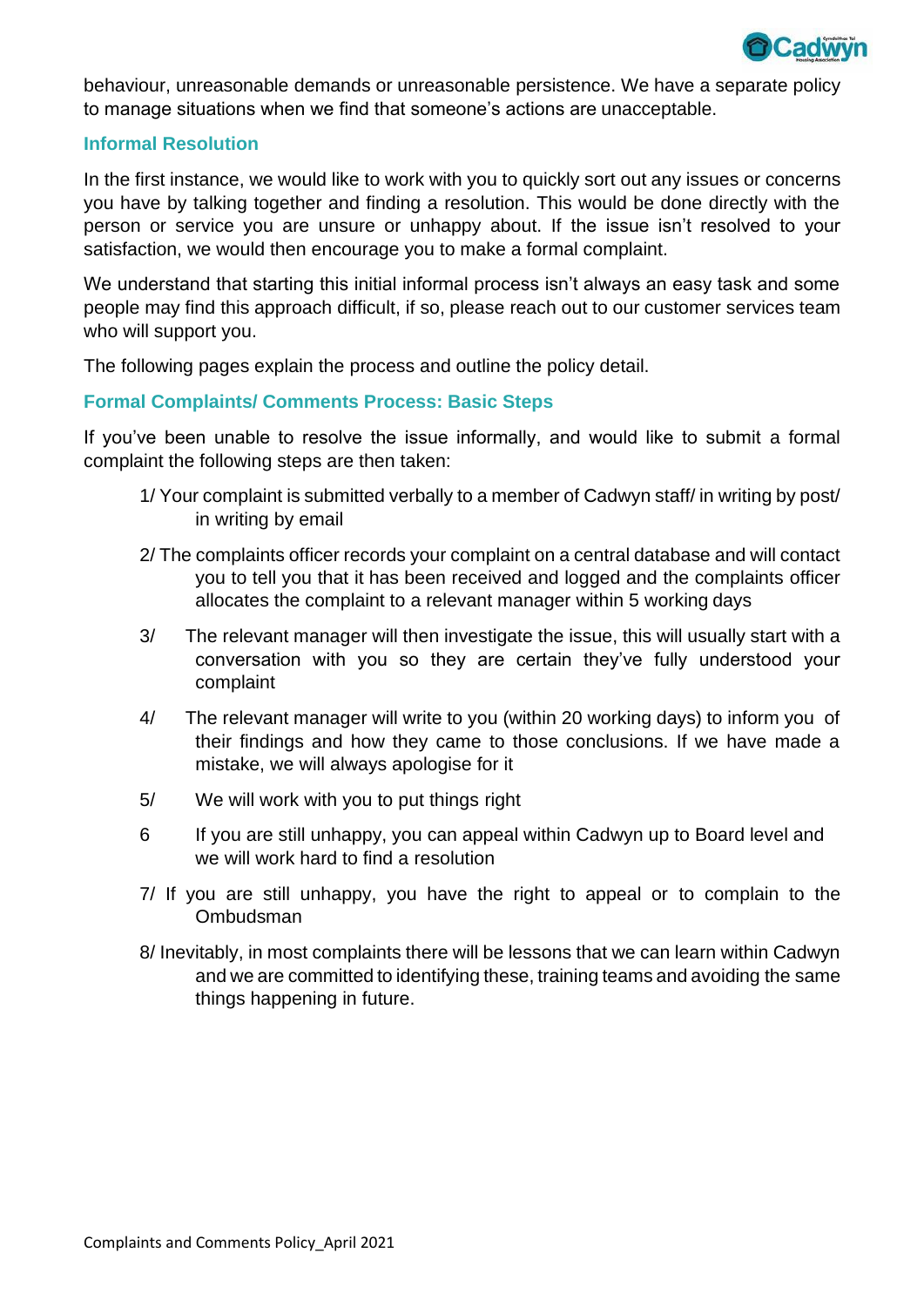

### **1. How to submit your complaint**

You can express your concern in any of the following ways:

• Ask for a copy of our complaints form from the person with whom you are already in contact. Tell them that you want us to deal with your concern formally.

• Get in touch with our central customer contact point on **029 20498898** if you want to make your complaint over the phone.

- Use the form on our website at Feedback Cadwyn Housing **[Association](https://www.cadwyn.co.uk/our-tenants/feedback/)**
- Email us at **[feedback@cadwyn.co.uk](mailto:feedback@cadwyn.co.uk)**
- Write to us at: **197 Newport Road, Cardiff CF24 1AJ**

We aim to have printed copies of our concern and complaint forms available at our Head Office and also at our supported accommodation sites. Copies of this policy and the complaint form can be made available in another language at your request as well as audio and large print.

### **2. Dealing with your concern**

- The complaints officer will formally acknowledge your concern within 1- 5 working days and let you know how we intend to deal with it.
- We will ask you to tell us how you would like us to communicate with you and establish whether you have any particular requirements – for example, if you need documents in large type.
- We keep a secure central record of complaints so that we can be accountable and hold each other to account and ensure that we meet our agreed deadlines to respond
- We will deal with your concern in an open and honest way
- We will make sure that your dealings with us in the future do not suffer just because you have expressed a concern or made a complaint.
- Normally, we will only be able to look at your concerns if you tell us about them within twelve months. This is because it's better to look into your concerns while the issues are still fresh in everyone's mind.

We may exceptionally be able to look at concerns which are brought to our attention later than this. However, you will have to explain why you have not been able to bring it to our attention earlier and we will need to have sufficient information about the issue to allow us to consider it properly. In any event, we will not consider any concerns about matters that took place more than three years ago.

**Please note:** If you're expressing a concern on behalf of somebody else, we'll need their agreement to you acting on their behalf.

### **3. The Investigation Process**

Once they have received the complaint details from the complaints officer, the relevant manager will start their investigation. Usually, the investigating manager is from the relevant service area and either has overall responsibility for the service about which you are complaining or, is a more senior member of staff than the person you have raised concerns about. In serious circumstances, we may use someone externally to conduct an independent investigation.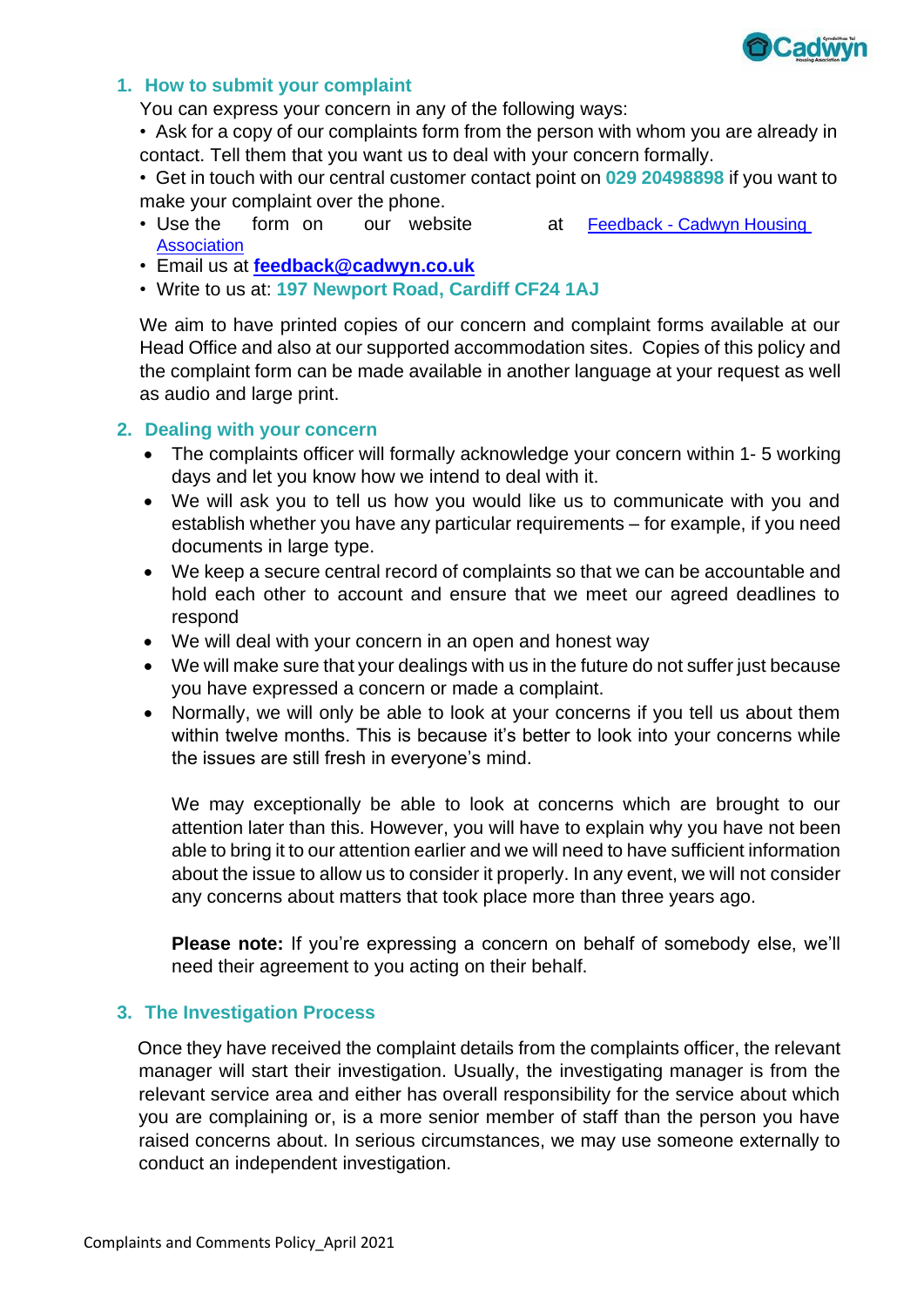

It is likely that the investigating manager will want to speak with you as their first course of action, so they can be sure they fully understand your complaint. They may ask you at this stage what you consider to be a reasonable resolution for your complaint so that we can try and meet your expectations. Whilst this might not always be possible, we will do what we can to try and meet your expectations and when we cannot meet them, we will explain fully why.

We will always set out our understanding of your concerns in the first instance and ask you to confirm that we are correct, before we start working on the investigation. We will also ask you what outcome you are hoping for.

The person looking at your complaint will usually need to see the files we hold relevant to your complaint. If you don't want this to happen, it's important that you tell us.

Sometimes, at this stage, there can be a simple solution to your problem. We may ask you if you're happy to accept this. For example, where you asked for a service and we see straight away that you should have had it, we will offer to provide the service rather than investigate and produce a report.

We will aim to resolve concerns as quickly as possible and expect to deal with the vast majority within 20 working days.

If your complaint is more complex, we will:

- Let you know within this time why we think it may take longer to investigate
- Tell you how long we expect it to take
- Let you know where we have reached with the investigation, and
- Give you regular updates, including telling you whether any developments might change our original estimate.

The person who is investigating your concerns will firstly aim to establish the facts. The extent of the investigation will depend upon how complex and how serious the issues you have raised are. In complex cases, we will draw up an investigation plan.

In some instances, we may ask to meet with you to discuss your concerns. Occasionally, we might suggest mediation or another method to try to resolve disputes.

We will look at relevant evidence. This could include information you have provided, our case files, notes of conversations, letters, emails or whatever may be relevant to your particular concern. If necessary, we will talk to the staff or others involved and look at our policies, any legal entitlement and guidance.

### **4. Outcome**

When we formally investigate your complaint, we will let you know what we find. If necessary, we will produce a report. In all circumstances, we will write to you to explain how and why we came to our conclusions.

If we find that we made a mistake, we will tell you what happened and why. If we find there is a fault in our systems or the way we do things, we will tell you what it is and how we plan to change things to stop it happening again.

If we make a mistake, we will always apologise for it.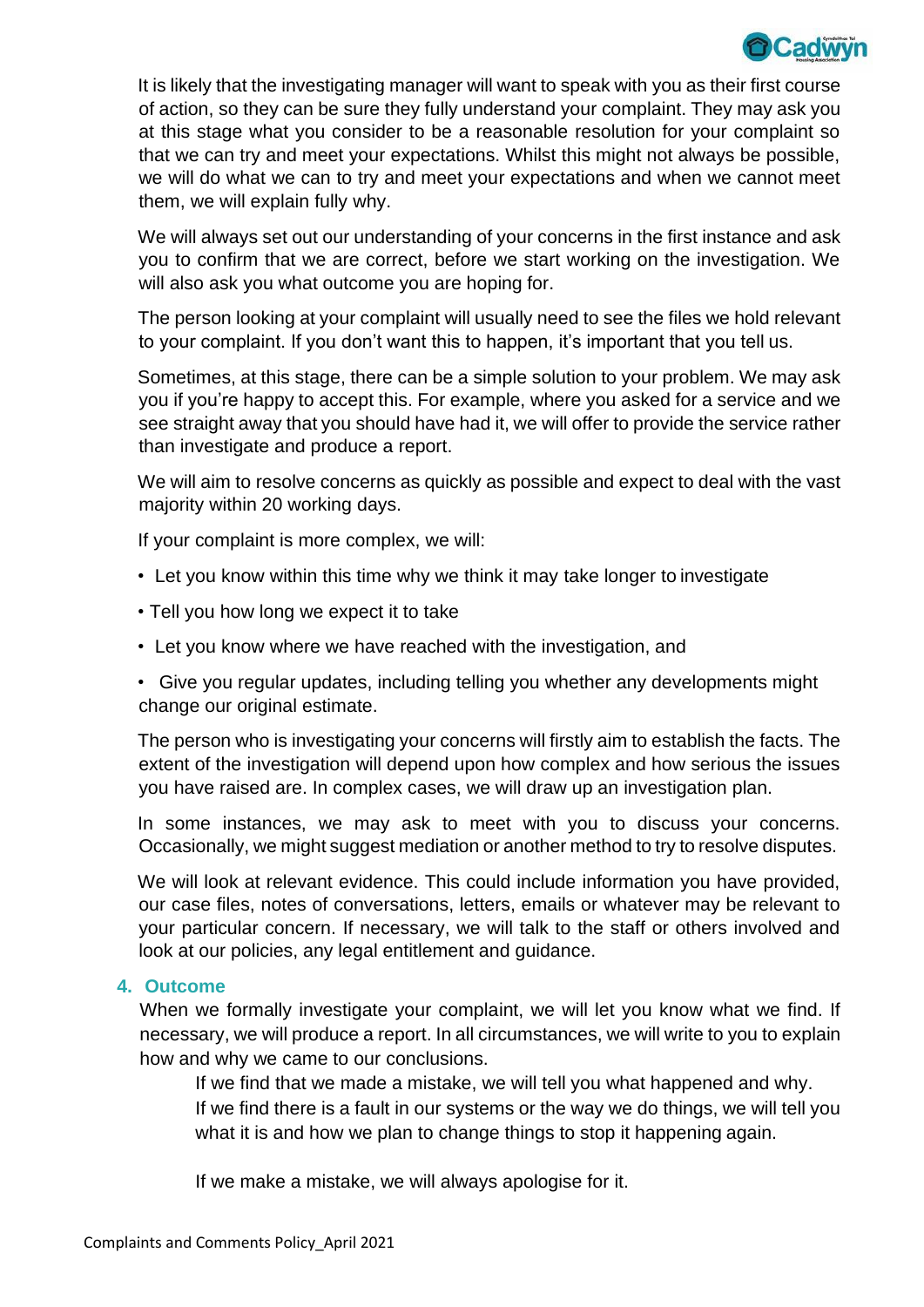

### **5. Putting things right**

If we didn't provide you with a service you should have had, we will aim to provide it now, if that's possible. If we didn't do something well, we will aim to put it right. If you have lost out in some way as a result of a mistake on our part, we will try to put you back in the position you would have been in if we'd done things properly.

#### **6. Appeal & Ombudsman**

Whilst we will do everything we can to resolve your concerns and deal with your complaint, there might be times when we have followed all of the above stages and you still remain unsatisfied with the outcome. In such instances, you have the right to appeal. Depending on who investigated the complaint, the appeal will go to the next senior manager. If you or we feel that they are too closely connected to the issue, then your appeal will go to another senior manager or the Executive Team and ultimately to our Board. You are only able to appeal the outcome of an investigation once within Cadwyn.

If, after your appeal has been heard, you are still not satisfied with Cadwyn's response, then you may complain to the Public Services Ombudsman for Wales.

The Ombudsman is independent of all government bodies and can look into your complaint if you believe that you personally, or the person on whose behalf you are complaining:

• Have been treated unfairly or received a bad service through some failure on the part of the service provider

• Have been disadvantaged personally by a service failure or have been treated unfairly.

The Ombudsman normally expects you to bring your concerns to our attention first and to give us a chance to put things right.

You can contact the Ombudsman by:

- Phone: 0300 790 0203
- Email: [ask@ombudsman.wales](mailto:ask@ombudsman.wales)
- The website: [www.ombudsman.wales](http://www.ombudsman.wales/)
- Writing to: Public Services Ombudsman for Wales 1 Ffordd yr Hen Gae,

Pencoed CF35 5LJ

#### **7. Cadwyn's commitment to learning lessons**

We take your concerns and complaints seriously and try to learn from any mistakes we've made. Our senior management team considers a summary of all complaints quarterly and is made aware of all serious complaints.

Our tenant scrutiny group, the Cadwyn Services Improvement Team (CSIT), also considers our response to complaints at least twice a year. We share summary (anonymised) information on complaints received and complaints outcomes with them as part of our commitment to accountability and learning from complaints. This is then presented to our Board for their review and further accountability.

Where there is a need for significant change, we will develop an action plan setting out what we will do, who will do it and when we plan to do it. We will let you know when changes we've promised have been made.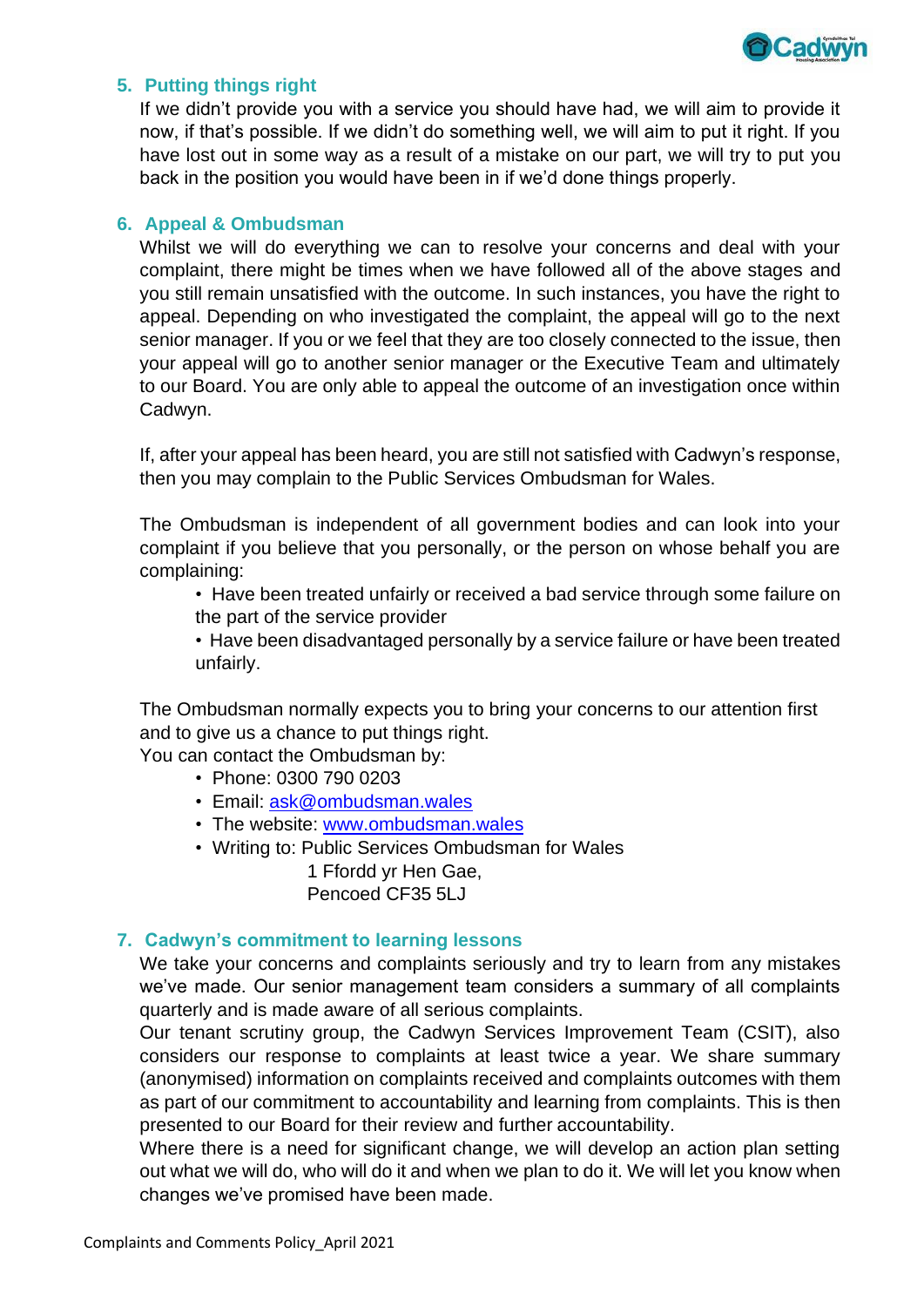

# **Appendix A**

# **Concern/Complaint form- Please fill out Sections A and C (or Sections B and C if filling in form for someone else)**

**Please Note:** The person who experienced the problem should normally fill in this form. If you are filling this in on behalf of someone else, please fill in Section B.

#### **SECTION A: Your details**

| Surname:                                                                                              |
|-------------------------------------------------------------------------------------------------------|
| Forenames(s):                                                                                         |
| Title: Mr/Mrs/Miss/Ms/ if other please state                                                          |
| Address and postcode:                                                                                 |
| Your email address:                                                                                   |
| Daytime contact phone number:                                                                         |
| Please state how you would prefer us to contact you:                                                  |
| Are there any requirements or vulnerabilities we should be aware of when dealing with your complaint? |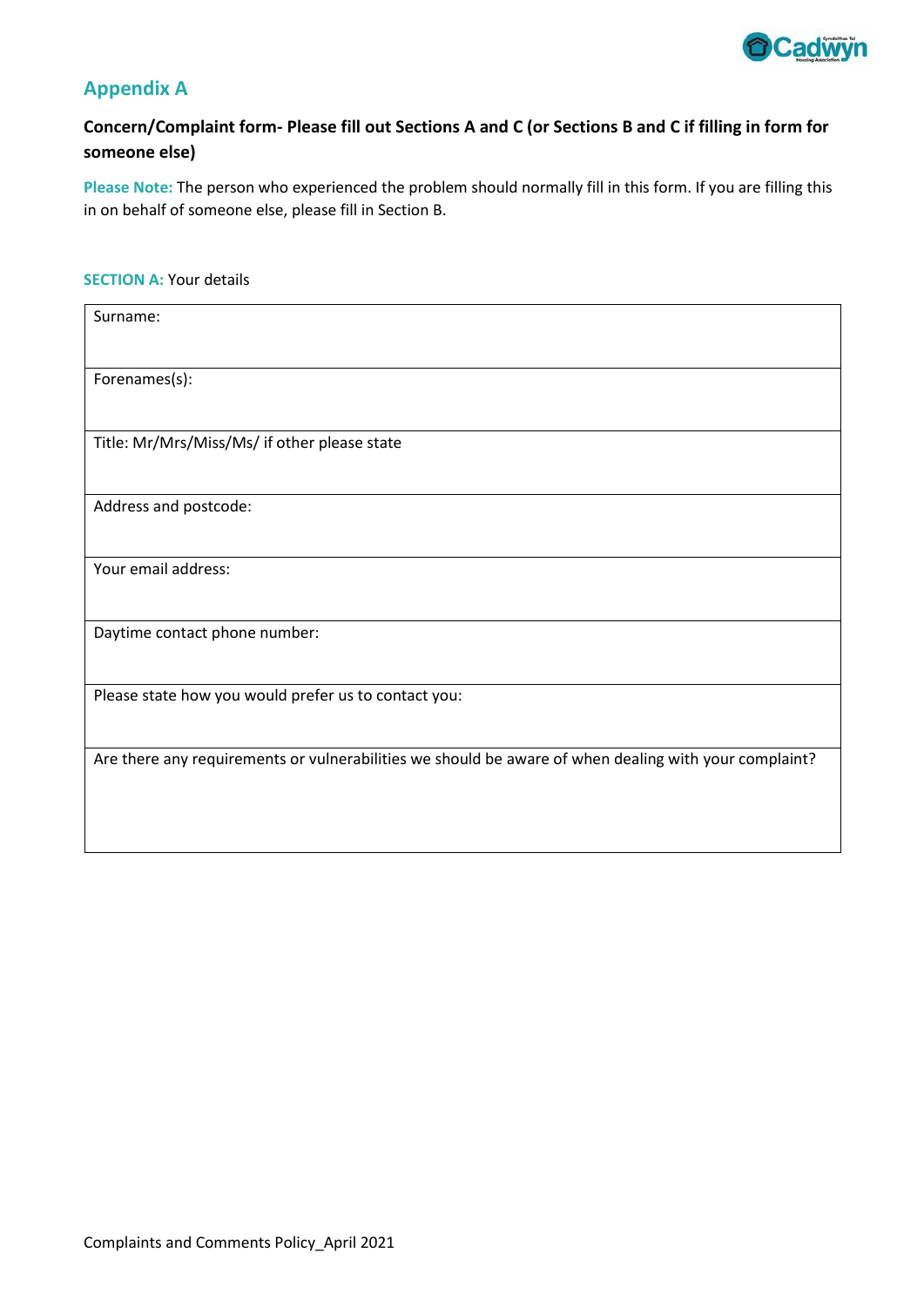

#### **SECTION B: Making a complaint on behalf of someone else: Their details:**

Please note: We have to be satisfied that you have the authority to act on behalf of the person who has experienced the problem.

Their name in full: Address and postcode: What is your relationship to them? Why are you making a complaint on their behalf? Are there any requirements or vulnerabilities we should be aware of when dealing with this complaint?